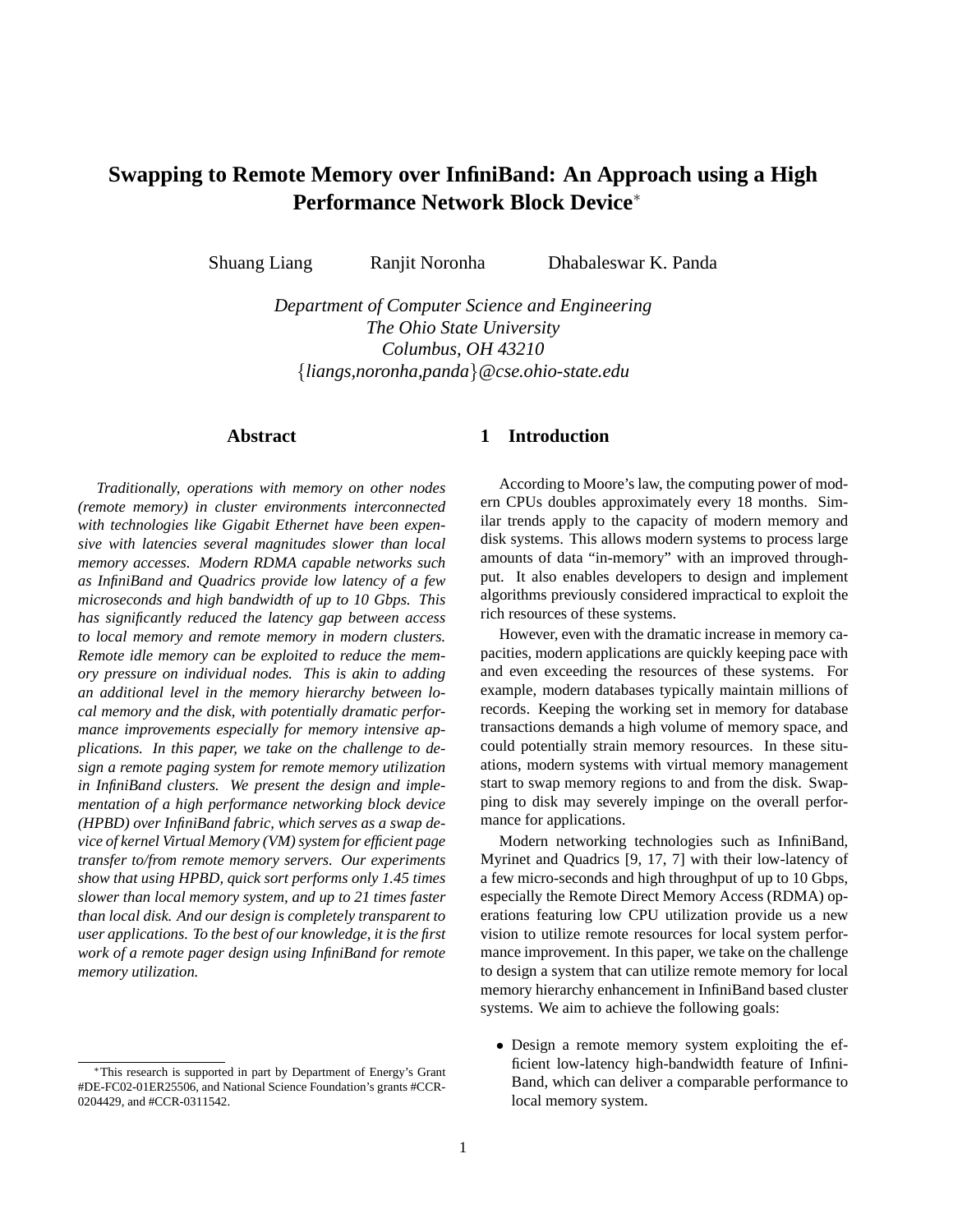- Evaluate the network performance impact on our remote memory system.
- Enable applications to benefit from remote memory transparently.

Some previous works have investigated methods to take advantages of remote memory [1, 2, 4, 8, 11, 15]. In this paper, we take the approach of remote memory paging to improve system performance. There are several reasons for this choice:

- 1. Remote paging automatically adds remote memory between main memory and disk in the local memory hierarchy. Thus all the sophisticated caching techniques evolved from the past for the memory hierarchy are still in place for performance optimization.
- 2. Remote paging capability allows processes to take the benefits of remote memory transparently.
- 3. Even though parallelizing applications is another way to utilize cluster resources including memory resources, it may not be an easy task to deliver best performance for applications with mostly fine-grained parallelism. Additionally, parallelization may not be cost effective in some cases.

Remote paging provides an efficient way to boost application performance in these cases. We implement our design of HPBD - an optimized remote pager using native InfiniBand communication, and evaluate the performance using micro-benchmarks and applications. Our experiment results show that using HPBD, quick sort performs only 1.45 times slower than using abundant local memory, and up to 21 times faster than using local disk as the swap device.

The rest of the paper is organized as follows. Section 2 discusses the related work. Section 3 provides the relevant background. Section 4 and 5 present the design and implementation of the remote memory pager. An experimental evaluation of the remote memory pager is discussed in Section 6. We conclude this paper in Section 7.

# **2 Related Work**

Several works have studied the utilization of remote memory in the context of cluster environment for different purposes. we broadly differentiate these works by four criteria: a) simulation or implementation based; b) global resource management system or resource sharing tools; c) user-level designs or kernel-level designs; and d) User-Level Protocol(ULP) or TCP/IP based.

As shown in Table 1, the simulation based studies include "Job Migration and Network RAM" (JMNRM) [23], "Parallel Network RAM" (PNR) [18] and "Cooperative Caching" (COCA) [4]. In JMNRM and PNR, Xiao et al. studied the impact of combining network memory and job migration for system scalability and throughput improvement, PNR is later proposed to utilize global memory for parallel scientific programs. In COCA, Dahlin et al. studied the performance benefits of cooperative file caching using client memory, and evaluated several cooperative caching algorithms using trace driven simulation.

|                         |                | Global<br>Management | Kernel Level<br>Design | <b>TCP/IP</b><br>Based | <b>ULP Based</b> |
|-------------------------|----------------|----------------------|------------------------|------------------------|------------------|
| Simulation<br>Based     | COCA[4]        |                      | N/A                    | N/A                    | N/A              |
|                         | <b>PNRI171</b> | v                    | N/A                    | N/A                    | N/A              |
|                         | JMNRM[24]      | $\vee$               | N/A                    | N/A                    | N/A              |
| Implementation<br>Based | NRAM[5]        | N                    | Ν                      |                        | N                |
|                         | NRD[12]        | Ν                    | V                      |                        | N                |
|                         | RRMP[14]       | N                    | V                      |                        | Ν                |
|                         | MOSIX[3]       | $\vee$               | $\mathbf v$            | $\overline{V}$         | Ν                |
|                         | GMMI71         | v                    | ν                      | Y(UDP)                 | Ν                |
|                         | DoDo[10]       | $\vee$               | N                      |                        | $\vee$           |
|                         | <b>HPBD</b>    | Ν                    |                        | Ν                      | $\overline{V}$   |

## **Table 1. Modern work in designing remote memory system**

Studies on MOSIX [3] and the Global Memory Management (GMM) [8] address the problem of remote memory utilization by cluster-wide resource management. Both are based on kernel level implementation. MOSIX is a load balancing system with transparent job migration. It uses a memory ushering algorithm [2] to choose target nodes and avoid disk swapping. GMM is a global memory system for OSF/1 workstation clusters. It is designed as a kernel module to function together with the node's VM system, page-out daemon and unified buffer cache. S. Koussih et al. designed a run time system DoDo [11] to use remote memory from a user level perspective. It is implemented on top of a U-NET [21] communication architecture and provide a socket interface for portability.

Network RAM Disk (NRD) [13] and Reliable Remote Memory Pager (RRMP) [15] focus on reliability studies of remote memory utilization. E. Anderson and J. Neefe studied design issues of Network RAM and proposed a userlevel signal handling based implementation [5]. All these three works are based on TCP/IP.

Another related work is GNBD/VIA [10], in which K. Kim et. al. proposed a kernel level socket interface over VIA KVIPL library for GNBD (A Network Block Device for GFS [19]) to exploit the raw performance provided by Virtual Interface Architecture(VIA) for file system performance improvement. It focuses on matching communication semantics between socket and VIA design for file block transfer.

Our work is different from the previous works in that we focus on the study of network performance impact on remote paging. We propose an optimized design to use the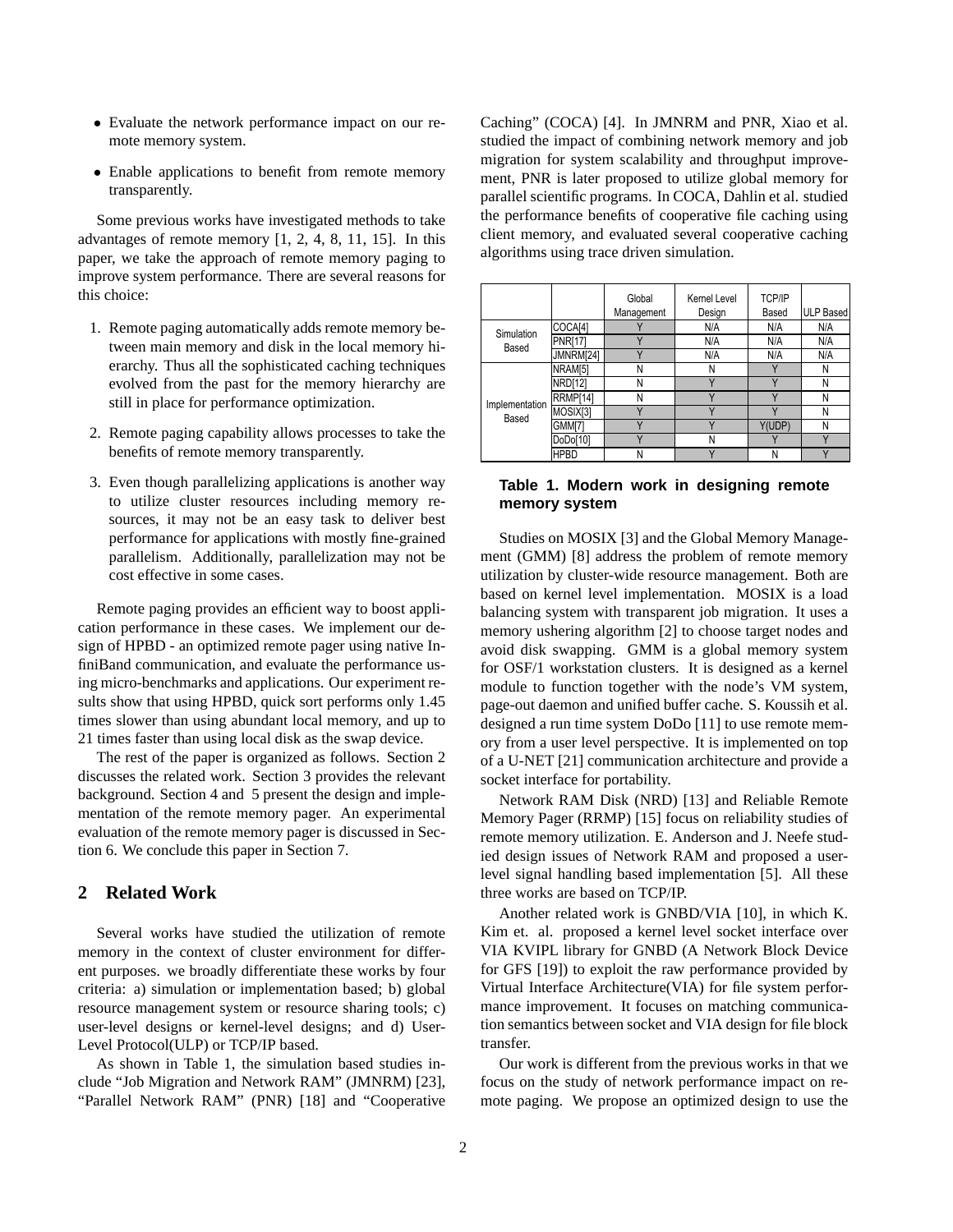InfiniBand features such as RDMA operations and asynchronous event handling, which can deliver a performance comparable to local memory system. It is a kernel level design, and is completely transparent to user applications.

# **3. Background**

### **3.1. InfiniBand Overview**

The InfiniBand Architecture (IBA) [9] is an open specification designed for interconnecting compute nodes, I/O nodes and devices in a system area network. It defines a communication architecture from the switch-based network fabric to transport layer communication interface for inter-processor communication. In an InfiniBand network, compute nodes are connected to the fabric by Host Channel Adapters (HCA). HCA exposes a queue-pair based transport layer interface to the hosts. The send queue keeps control information for outgoing messages, while the receive queue keeps descriptions for incoming messages. Communication requests are submitted to the queues through descriptors in a non-blocking fashion. Completion of requests are reported through Completion Queues (CQs), which can be shared among different queue pairs.

Communication over InfiniBand requires message buffers to be registered with the OS. This allows message delivery to application buffers directly with *zero-copy* along the communication path. This is a salient feature for modern interconnects which enables the high bandwidth low latency capabilities of InfiniBand, especially for large messages. Yet for system memory management, *zero-copy* can't be exploited directly. Memory registration is based on virtual memory addresses to pin down pages for DMA operations with the HCA. While for remote memory exploitation, pages needs to be swapped in/out to remote nodes. Thus if we choose to use the *zero-copy* feature for page transfer, registration on-the-fly is needed. More details are discussed in Section 4.1 for the trade-offs.

Two communication semantics are supported in IBA: channel semantics with traditional send/receive operations and memory semantics with RDMA operations. RDMA operations allow one side of the communication parties to exchange information directly with the remote memory without the involvement of the remote host. This enables better computation and communication overlap, thus provide potentials for performance improvements.

To meet the needs of QOS, several service levels are provided in InfiniBand, such as Reliable Connection based service(RC), Unreliable Connection based service(UC), Reliable Datagram based service(RD), Unreliable Datagram based service(UD) and RAW Datagram. To reduce the complexity of reliability issues for paging requests, we focus on RC in this paper.

InfiniBand supports IP emulation IPoIB. IP based application can run directly over the same InfiniBand fabric. Figure 1 shows the basic latency performance for *memcpy*, RDMA write operation, IPoIB and GigE with data segment of size up to 128K. It shows that RDMA WRITE latency between two nodes is quite comparable to local *memcpy* latency. Thus using RDMA operations provides the potential of significant performance improvement for remote paging.



**Figure 1. Latency Comparison of Different Networks and Memcpy Up to 128K**

### **3.2. Linux Swapping Mechanism**

Paging is an important function of Linux virtual memory system (VM). VM manages all physical memory resources. When free pages available to VM fall below a threshold, page-out requests are triggered by the kernel thread *kswapd* to swap pages out to the back-store on swap devices. Pagein requests are invoked on demand as page faults occur. Multiple swap devices are supported by Linux kernel. Pageout data are placed to these devices based on their priorities. The device driver for each swap device serves the swap requests as normal I/O requests and deals with device specific operations. Thus, designing a block device driver which supports I/O requests to/from remote nodes is a viable solution for remote pager design. This mechanism puts remote memory between local memory and local disk system in the memory hierarchy with the caching mechanisms enabled at no additional costs. It is completely transparent to applications, and can be beneficial to overall system performance. In this paper, we use this approach to design a native InfiniBand-capable network block device driver for remote paging.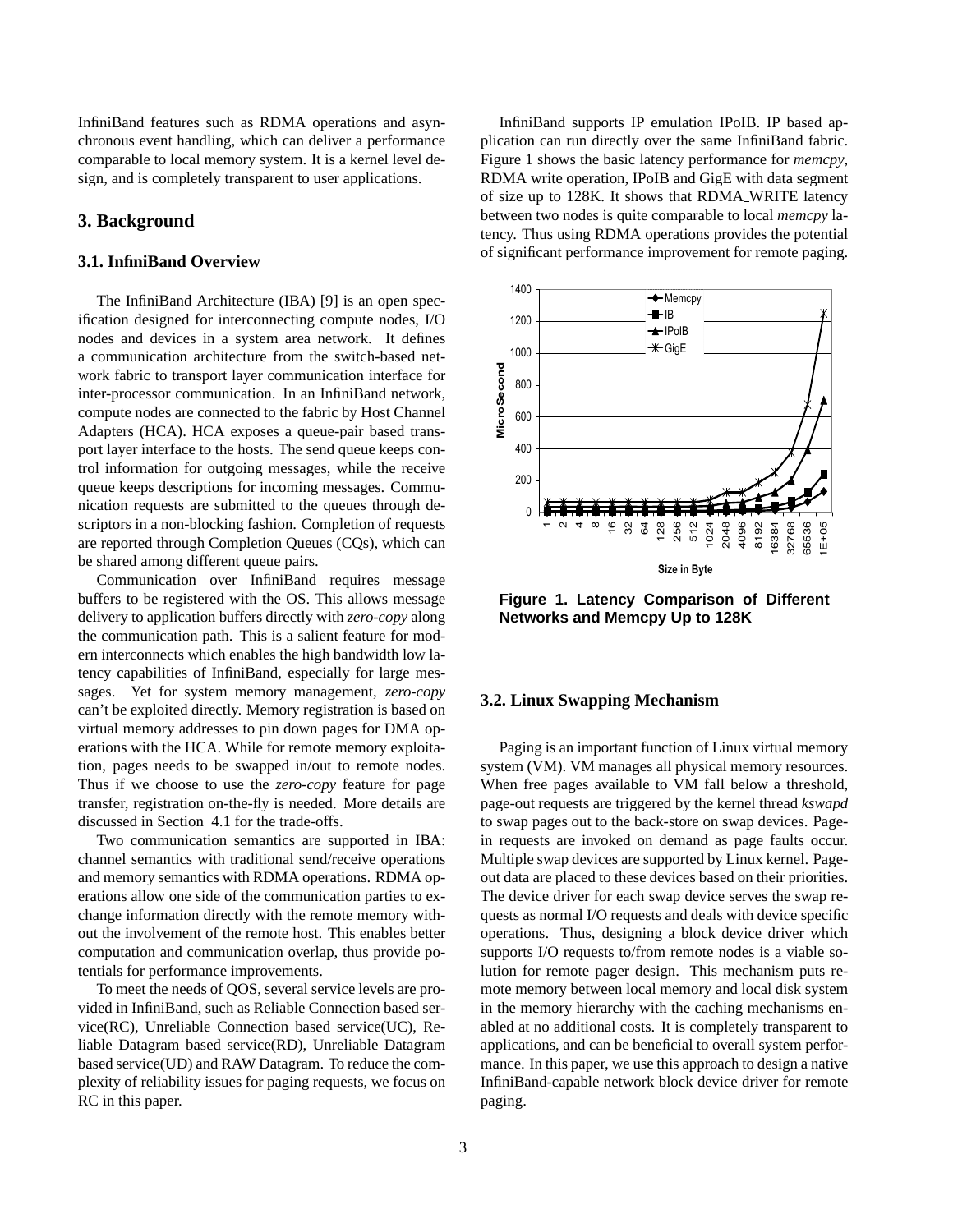## **3.3. Network Block Device**

Network Block Device is a software emulation for local block storage using remote resources at the block level. The idea is to provide a local block level interface to upper OS management layer, while allocate and deallocate remote resources over network. It is widely used in file systems for data storage such as in [19]. NBD [14] is a Linux implementation of Network Block Device over TCP/IP using kernel-level socket interface for network communication. It is available in the Linux kernel source code.

As motivated by the network performance impact studies on remote paging, we compare the performance of HPBD with NBD. We activate NBD over GigE and IPoIB for our experiments. As of Linux-2.4.18 kernel, a single NBD device can only be served by a single remote server. We note that although we are able to use NBD as a swap device in our experiment, deadlock is reported [14] because of memory allocation in TCP networking.

# **4. Proposed Design**

In this section, we analyze the design issues and present our design of HPBD.

### **4.1 Design Issues**

• Kernel level vs. user level design:

To implement a remote pager, two general approaches can be considered: a) kernel level design or b) user level design. The kernel level approach of a device driver design is introduced in Section 3.2. For user level designs, the general idea is to implement a modified dynamic memory allocator for the run-time library system and provide remote memory allocation capabilities, such as [5, 11]. Although it is relatively easy to implement, there are several inherent disadvantages for a user level design: a) pages are still subject to disk paging by the underlying OS; b) the memory protection mechanism as the basic implementation technique involves high overhead; and c) user space design is not completely application transparent and can only benefit applications using the library.

With the device driver approach, we can avoid the above problems. Additionally, portability across different platforms can be achieved with a kernel module implementation. Classic kernel mechanisms for performance optimization such as page replacement algorithms are also in place. Figure 2 presents the system architecture of our remote paging system.

• Memory registration and buffer management:



**Figure 2. Remote Memory System Architecture**

As other high performance interconnects, InfiniBand depends on Network Interface (NI) aware DMAable buffers to implement *zero-copy* data transfer. It requires that communication buffers must be registered with the HCA before message passing can start.

As shown in Figure 3, memory registration operation is a costly operation. Thus in most designs, applications allocate a large memory buffer pool and pre-register it, avoiding the repetitive registration cost on the critical path to minimize the overhead. This can be done by a user application in a transparent way as in [12], which implements a *malloc* hook to keep track of registered buffer entries, and cache registered buffers on deallocation for future use. Though this method is viable with user space application, it can't be used for remote paging. Paging requests can potentially come from anywhere in the paged memory system. The same physical page could be associated with different virtual address between requests. Therefore, no persistent address association exists to allow registered page caching. While registration on-the-fly remains a choice, it is very costly compared with copy cost as shown in Figure 3, especially within the range of 4K - 127K where the page requests reside.

We design a pre-registered memory pool allocator, and copy pages to/from this area for communication. For most applications, the average page request size is much smaller than 127K, thus the benefit of the copying solution is more significant.

• Asynchronous communication:

In a client-server architecture, the swapping process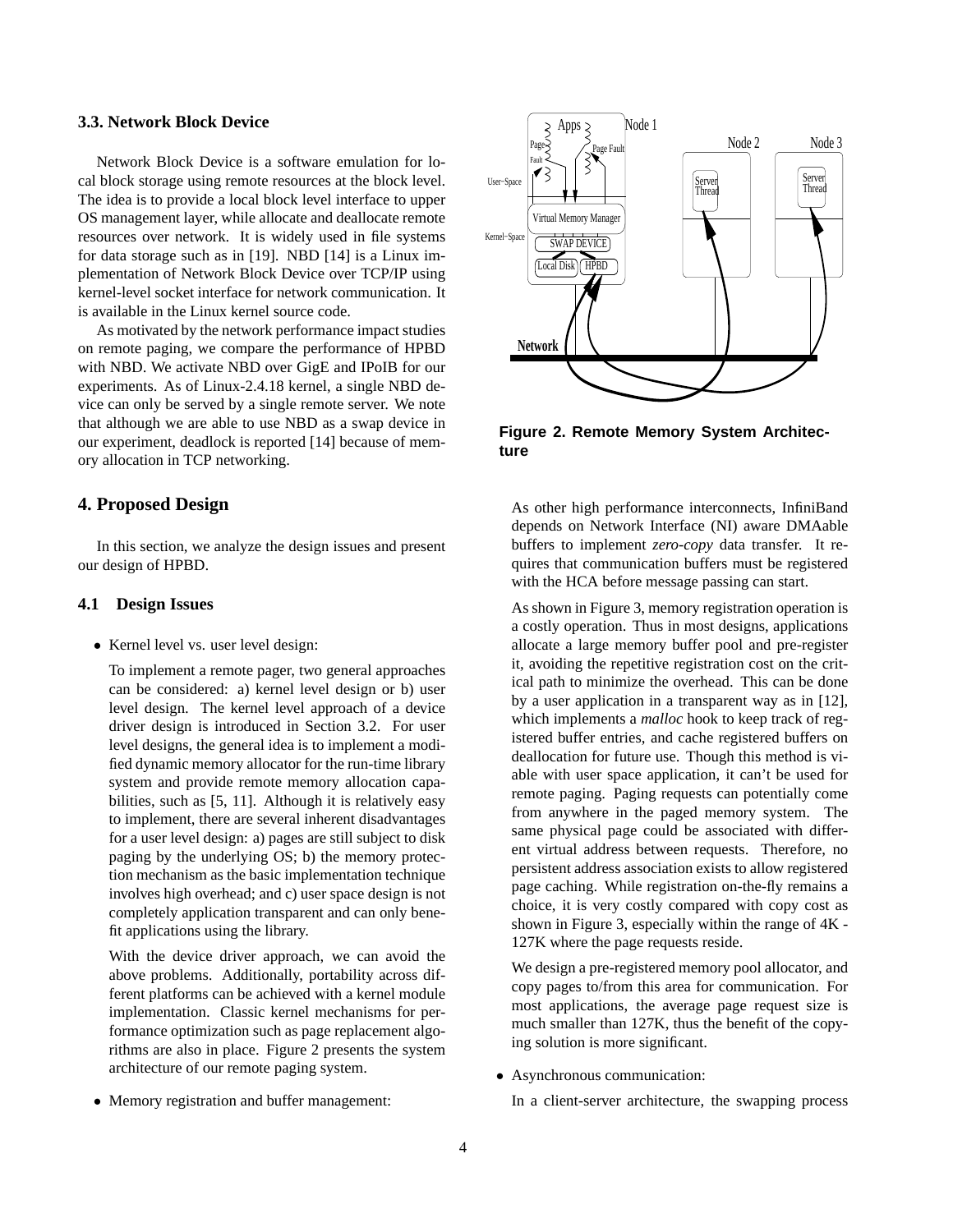

**Figure 3. Memory Registration vs. Memcpy Cost**

sends out paging requests to remote memory server and waits to be served. In user space InfiniBand design, this can be accomplished by simply polling the completion queue(CQ). With a kernel based approach, it is not practical as most OSes are not preemptive in kernel mode(Linux is not preemptive until 2.5 version). Asynchronous communication must be supported in this scenario. At the server side, asynchronous mode can also significantly decrease the host CPU usage.

# • Thread safety:

As a device driver, HPBD client is a shared resource, thread safety must be ensured. Since we take advantage of the thread safety feature of VAPI [16], the verb interface provided by our InfiniBand stack, our focus will be mainly on exclusion of the internal device data structures, such as internal request queues and buffer management primitives.

• Reliability and error handling:

Reliability is an important issue for swap device design. Failure in page handling can adversely impact system stability and even crash the system. We choose RC service as our network transport, it excludes most of the reliability issues from network and message signature is used to validate requests and responses. In [6] and [13], other reliability techniques such as mirroring and parity are studied. These issues are out of the scope of this paper.

#### **4.2. Designing HPBD**

HPBD is based on client-server architecture, as shown in Figure 2. It serves the kernel's paging requests by communicating with remote memory servers using native Infini-Band communication verbs. The client is a block device driver, which serves I/O requests stream from the VM system by sending requests to the remote memory servers. The server is a RamDisk based user space program, which provides it own local memory for paging store and push/pull pages from client using RDMA operations.

### **4.2.1 RDMA Operations and Remote Server Design**

In HPBD, there are two types of messages: control message and data message. Control messages are used to send page requests and acknowledge request completions. Data messages are for actual page transfers. In our design, we use both RDMA read and RDMA write operations for data message traffic. The remote memory server decides the type of RDMA operations based on the request type. As shown in Figure 4, RDMA read operation is used for swap-out paging requests to pull data out of the client, and RDMA write operation for swap-in requests to push data into client. By allowing multiple outstanding RDMA operations, RDMA and *memcpy* overlap is supported, which improves server side CPU utilization.



# **Figure 4. RDMA Design for Remote Memory Server**

We choose to make the server initiate the RDMA operation for several reasons:

In our current design, RamDisk is used as a memory provider. Since RamDisk is exposed by a file system interface, we can't directly obtain the memory address of the server for the client to initiate RDMA operations.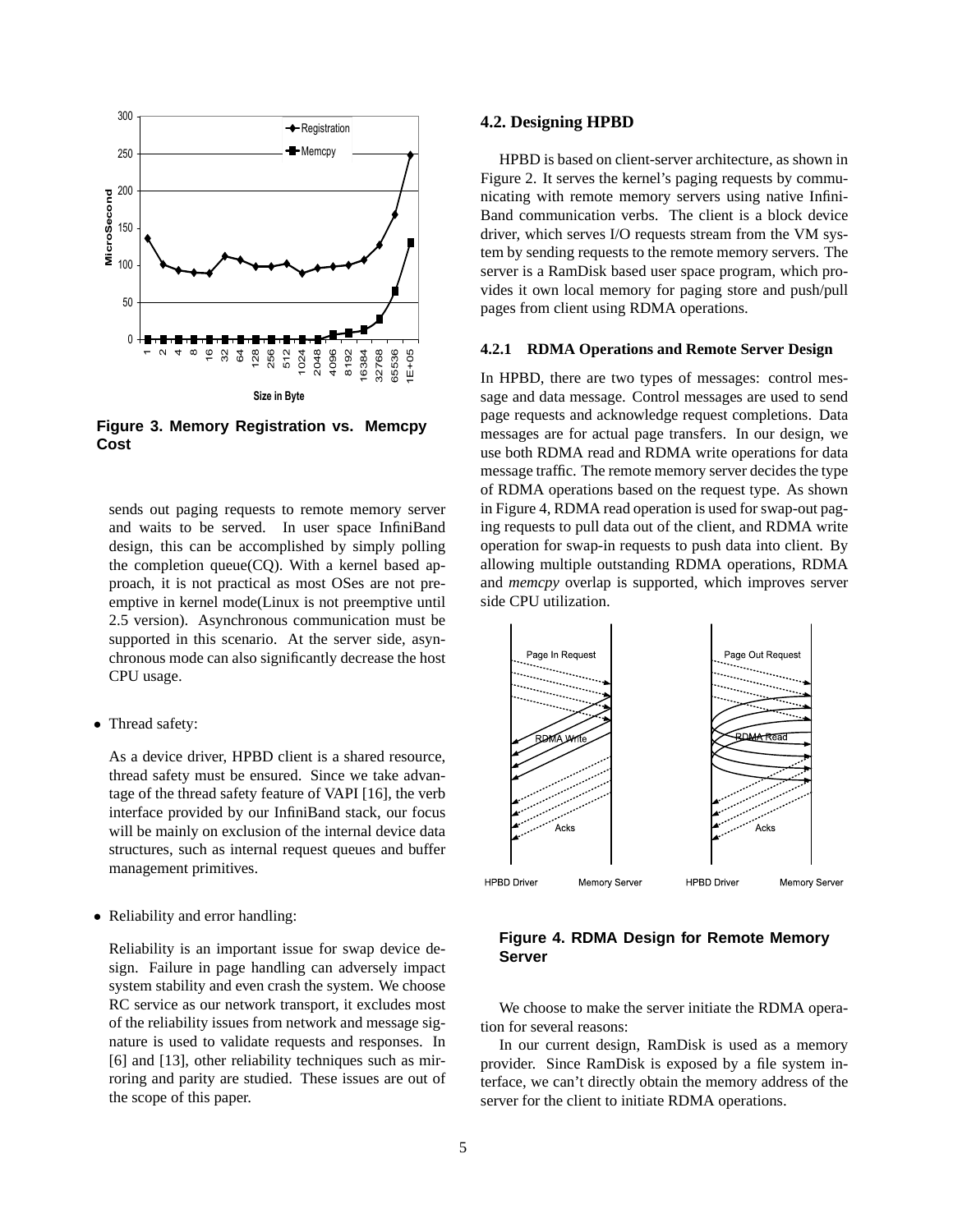Second, with this architecture the server can potentially provide any device attached for page store instead of using main memory only, thus more flexibility is allowed for future work.

Third, as we plan to provide a more flexible server design, which can provide idle memory dynamically. For similar reasons discussed in Section 4.1, pre-registration is not a feasible here. Thus, the server can't export memory address as a priori for client initiated RDMA operations.

#### **4.2.2 Registration Buffer Pool Management**

Registration buffer pool is a pre-registered memory area for data message transfer. It is initialized at device load time with a default pool size of 1MB. Memory buffers are allocated from the pool by a first-fit algorithm.

Buffer allocation failure must be carefully dealt with, since swap request failure will potentially crash applications or even the entire system. A memory allocation wait queue is used to accommodate the allocation requests that can not be filled temporarily. Deallocation of data buffers will wake up any threads that is in the queue.

One problem with the allocation algorithm is external fragmentation of the registration buffer pool. This can cause lots of the complexities in the implementation, and may cause multiple *memcpy* operations for a single request, thus negatively impact our system's performance. To solve the problem, a merging algorithm is used at buffer deallocation time. The algorithm checks with neighbor regions of the current buffer and merges with them if they are free. This algorithm ensures contiguous buffer allocation for page requests. Its simplicity incurs little overhead.

#### **4.2.3 Event Based Asynchronous Communication**

The client side performs asynchronous communication using two threads. One thread is in charge of sending requests to servers as soon as they are issued by the kernel. The other thread is in charge of receiving replies from servers. The receiver works in a bursty manner. It sleeps until a receive completion event is triggered. When it wakes up, it processes all the replies that are available and goes back to sleep for the next event. By this way, the overhead of repetitive event triggering for clustered replies is avoided.

The server works in a similar way. It processes requests and issues RDMA operations asynchronously. When all outstanding RDMA operations and replies are completed, the server goes to sleep after idling for 200  $\mu$ sec.

## **4.2.4 Flow Control**

The user-level networking[21] idea of InfiniBand requires pre-posted receive buffers for control messages. This introduces the problem of flow control, which is not an issue for TCP based design for its stream semantics.

Here we use a water-mark to represent available receive buffer credits. A client is allowed to send requests to servers only if the outstanding request number is less than a threshold (which means the water-mark is above it). If water-mark falls below, requests will be queued until credits are available.

#### **4.2.5 Multiple Server Support**

Multiple server support allows multiple nodes to export their memory for page store demands. It also enables a larger address space for the client that can be accommodated in the remote memory level of its memory hierarchy.

In multiple servers scenario, load balancing is a new design issue. Data striping and request multiplexing are traditional ways to exploit parallelism. In our case, it could potentially be used to reduce the impact of copy cost at the server side. But the 128K bound of a single request size limits the benefit of such parallelism, as for a single outstanding RDMA operation, multiple *memcpy* can be completed with the overlap capability provided. Also because of the high bandwidth feature of InfiniBand, splitting a single request to multiple ones may offset the benefit as well. Thus we choose non-striping scheme in our design, and distribute the swap area across the servers in a blocking pattern.

# **5. Implementation**

In this section, we discuss the implementation details of the HPBD client driver and the server program.

In the HPBD client driver, we associate each minor device an IBA context, which contains the IBA communication specific information, such as HCA information, completion queue, shared registered memory pool and queue pair arrays. The completion queues are shared among queue pairs connecting different servers. A socket interface is created at the initialization phase for queue pair information exchange. Each device maintains a request queue, which contains the outstanding requests to servers. A single request in the queue may represent multiple physical requests to different servers depending on the address range and size of the request. A request is successfully served when each physical request is replied with successful acknowledgment.

To implement the event based asynchronous handling of replies, an event handler is associated with the receive completion queue using the VAPI interface EVAPI set comp eventh. The handler, when invoked, can wake up the reply processing kernel thread. To support this mechanism, the server needs to set the solicitation control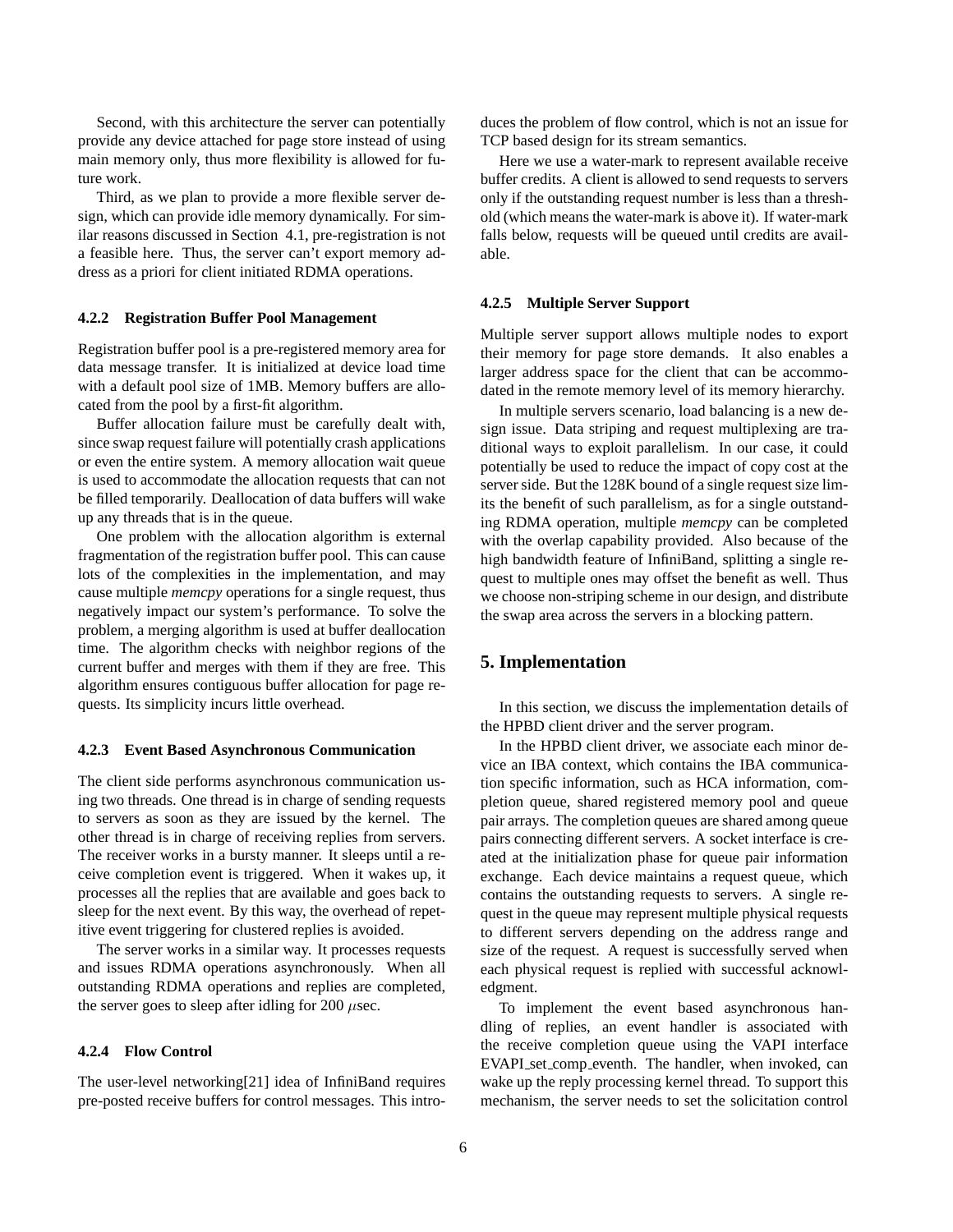field of the send descriptor, thus the HCA driver at the client can execute the correspondent handler.

The mutual exclusion of accesses to request queue and pre-registered memory pool are ensured using locking mechanisms.

The server is a typical daemon program. It is able to serve multiple clients using different swap areas. For each server process, receive queue is checked periodically for requests. The requests are served by manipulating RamDisk based files and RDMA operations. RDMA operation completions are checked asynchronously to support *memcpy* overlap. Finally, a timer is used to count the server idle time. The server yields the CPU after idling for 200  $\mu$ sec, a similar VAPI interface described above is used to wake up the server and notify the new incoming requests.

#### **6. Performance Experiments and Evaluation**

### **6.1. Experiment Setup**

The experiments are conducted on a cluster of dual Intel Xeon 2.66 GHz nodes. Each node has 512 KB L2 cache, 2GB physical memory and PCI-X 133 MHz bus. All nodes are connected to InfiniBand network using Mellanox 144 port switch (MTS 14400) and Mellanox MT23108 HCA. Each node has a 40GB ST340014A ATA/ATAPI-6 hard disk. The operating system is RedHat 9.0 Linux.

To compare the performance impact of remote paging with local memory performance and study the impact of network performance on remote paging, we change the total local memory size available to the OS and vary the swapping devices.

Two testing scenarios are used in our evaluation. In each scenario, we test with "enough" local memory, swapping over HPBD, NBD and local disk. We use the performance of applications running "in-memory" as the baseline for evaluation. For NBD, only one server case is reported, since as of Linux-2.4 kernel, a single NBD device can only be served by a single remote server directly.

For both test scenarios, we use all of the 2GB memory physically available for local memory performance test.

• Single server test swap area setup

In this scenario, we set the local memory size as 512MB and 1GB RamDisk at remote server as swap area. We use this setup both for micro-benchmark and application benchmarks.

• Multiple server test swap area setup

We use this scenario for application benchmark tests, we set the local memory size as 512MB. For single application execution instance, the 512MB total swap area is evenly distributed among the servers; for multiple application execution instances, each memory server is configured with 512MB swap area.

We use 3 different test programs. One is a microbenchmark "testswap", which allocates a 1GB array and sequentially write integers into this array. Second is an implementation of a quick-sort algorithm[20], which sorts 256M random generated integers, whose data set is around 1GB on our IA-32 platform as well. We choose this application, because quick-sorting is a frequently used algorithm for various applications. Improvements for sorting over HPBD may provide a ground for benefits of other applications. Another application is "Barnes", which is an application in the Stanford SPLASH-2 suite [22]. It implements the Barnes-Hut method to simulate the interaction of a system of bodies. We simulate the interaction between 2097152 bodies. For this configuration, the memory usage of this application incrementally increases with a largest size of 516MB observed. For each of the tests, we run these applications multiple times and report the average performance number.

## **6.2 Micro-benchmark Performance Results**

As shown in Figure 5, the execution time of testswap in local memory is around 5.8 seconds; HPBD is 8.4 seconds. Thus local memory is only 1.45 times faster than HPBD, while HPBD is 2.2 times faster than the disk. At the same time HPBD performs 1.45 times better than GigE, and 1.29 times better than IPoIB.



**Figure 5. Testswap Execution Time**

These results show that network performance has a significant impact on the remote pager and that as network speed approaches what the memory system can deliver, the host overhead along the path for swapping becomes an important performance factor. The performance improvement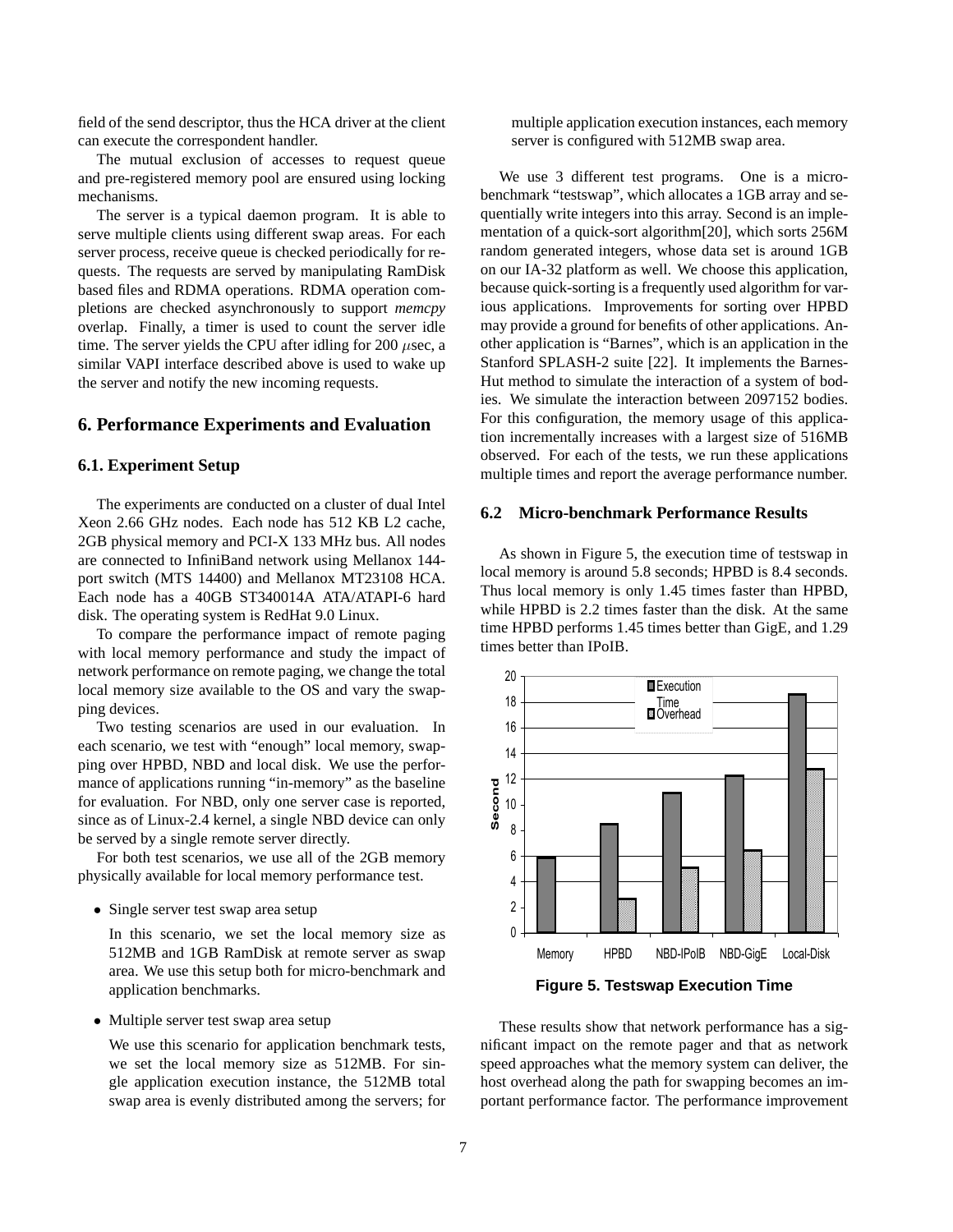of HPBD over IPoIB by 1.29 times shows that simply using TCP/IP protocol over high performance network can not benefit from the low latency feature efficiently. And TCP/IP stack processing becomes an important overhead on the critical path.



**Figure 6. Testswap Average Request Size for Each Request Cluster**

Since NBD-IPoIB and NBD-GigE follow identical code path above the IP protocol layer, and according to our profiling for "testswap" shown in Figure 6, "testswap" involves mostly with messages around 120K. By applying Amdahl's law, we find out that network overhead is about 48% percent of the overhead of GigE and only 34.5% for IPoIB.

We can not make a direct comparison with HPBD using Amdahl's law, because: a) HPBD does not go through the TCP/IP stack, which means the host overhead for network processing is less; b) HPBD does some optimization to overlap the copy overhead and the RDMA time at the server side, while NBD simply uses blocking mode transfer for each request and response. Due to the asynchrony of different components in the system, such as page prefetching and flushing, an accurate measurement of the network latency on the critical path is not possible without thorough analysis of the swapping mechanism of the kernel and each run case, which is beyond the scope of this paper. But a rough estimate with Amdahl's law would show that with HPBD, the network cost is less than 30%, thus host overhead is more dominant for the performance.

### **6.3 Application Performance Results**

In this section, we present the performance result for application tests.

#### **6.3.1 Single Server Performance**



For quick sort test, as shown in Figure 7, local memory execution time is 94 seconds, while HPBD delivers 138 seconds. Thus memory is only 1.47 times faster than HPBD, and HPBD is 4.5 times faster than local disk. Among different remote pagers, HPBD is 1.36 times faster than NBD GigE and 1.13 times faster than IPoIB.

For Barnes shown in Figure 8, similar trends are observed. Since Barnes does not perform an intensive swapping activity as quick sort for its relatively small memory usage, the improvement is less evident.



**Figure 8. Barnes Execution Time**

### **6.3.2 Multiple Server Performance**

Multiple server support allows applications to take advantages of more idle memory from multiple servers. This is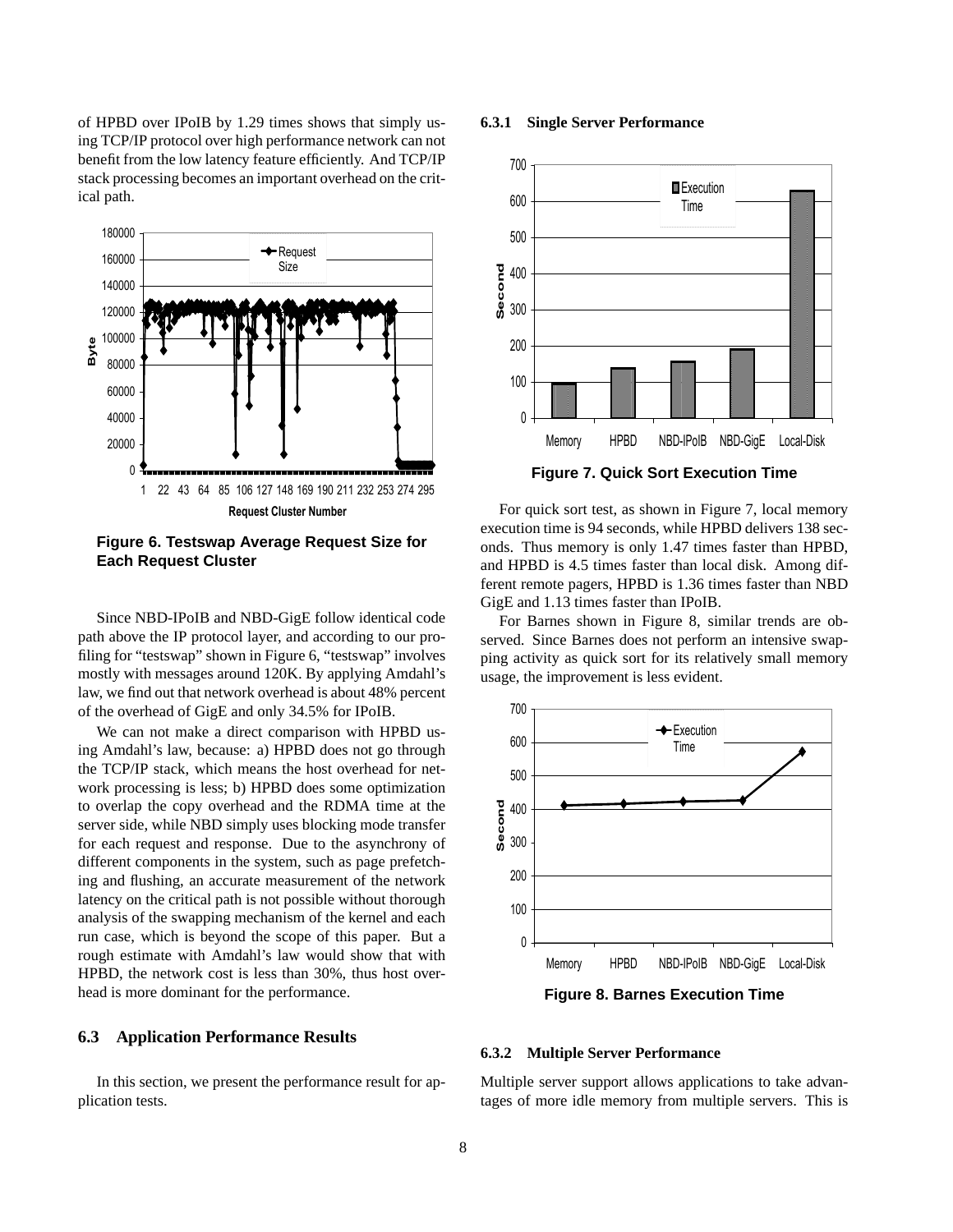important when memory resources are scarce on a compute node and contention is intensive. Figure 9 shows the case, where two quick sort applications sorting 256M integers respectively are run on a single node in a dual processor system, thus CPU contention is not an issue. It shows that with HPBD, both applications are able to give reasonable performance compared with the 2GB local memory case. When 50% of local memory is available, HPBD performs only 1.7 times slower, when only 25% of local memory is available, HPBD performs 2.5 times slower. While with only disk paging, the execution time is tremendously high, which is 36 times of local memory case.



**Figure 9. Quick Sort Execution Time for Two Concurrent Execution Instances**

Dealing with multiple servers involves some extra overhead to maintain multiple connections. Figure 10 presents the execution time up to 16 servers for quick sort. The number shows HPBD performs similarly up to 8 servers. For 16 nodes server there is some degradation. This is due to the HCA design for multiple queue pair processing.

# **7. Conclusion and Future Work**

In this paper, we study the design issues involved in utilizing remote memory in InfiniBand based highperformance clusters. We take the approach of remote memory paging to enhance local memory hierarchy, and analyze the pros and cons between a kernel level design and a user level design. We propose HPBD, a high performance network block device for InfiniBand networks and implement it as a kernel module for Linux 2.4. Our experiment results show that using HPBD for remote paging, quick sort runs only 1.45 times slower than local memory system, and up to 21 times faster than swapping using local disk. We



**Figure 10. Quick Sort Execution Time With Multiple Servers**

also identify that host overhead is a key issue for further performance improvement for remote paging over high performance interconnects clusters.

In our future work, we plan to investigate ways of minimizing host overhead on the swapping critical path and enable HPBD to utilize cluster wise idle memory in a dynamic and cooperative manner. We also intend to investigate designs that can eliminate copy cost and fully utilize the *zerocopy* feature of RDMA operations.

# **References**

- [1] A. Acharya and S. Setia. Availability and utility of idle memory in workstation clusters. In *Proceedings of the 1999 ACM SIGMETRICS international conference on Measurement and modeling of computer systems*, pages 35–46, 1999.
- [2] A. Barak and A. Braverman. Memory ushering in a scalable computing cluster. In *Proceedings of IEEE Third International Conference on Algorithms and Architecture for Parallel Processing*, 1997.
- [3] A. Barak, S. Guday, and R. G. Wheeler. *The MOSIX Distributed Operating System: Load Balancing for UNIX*. Springer-Verlag New York, Inc., Secaucus, NJ, USA, 1993.
- [4] M. Dahlin, R. Wang, T. E. Anderson, and D. A. Patterson. Cooperative caching: Using remote client memory to improve file system performance. In *Proceeding of the First Symposium on Operating Systems Design and Implementation*, pages 267–280, 1994.